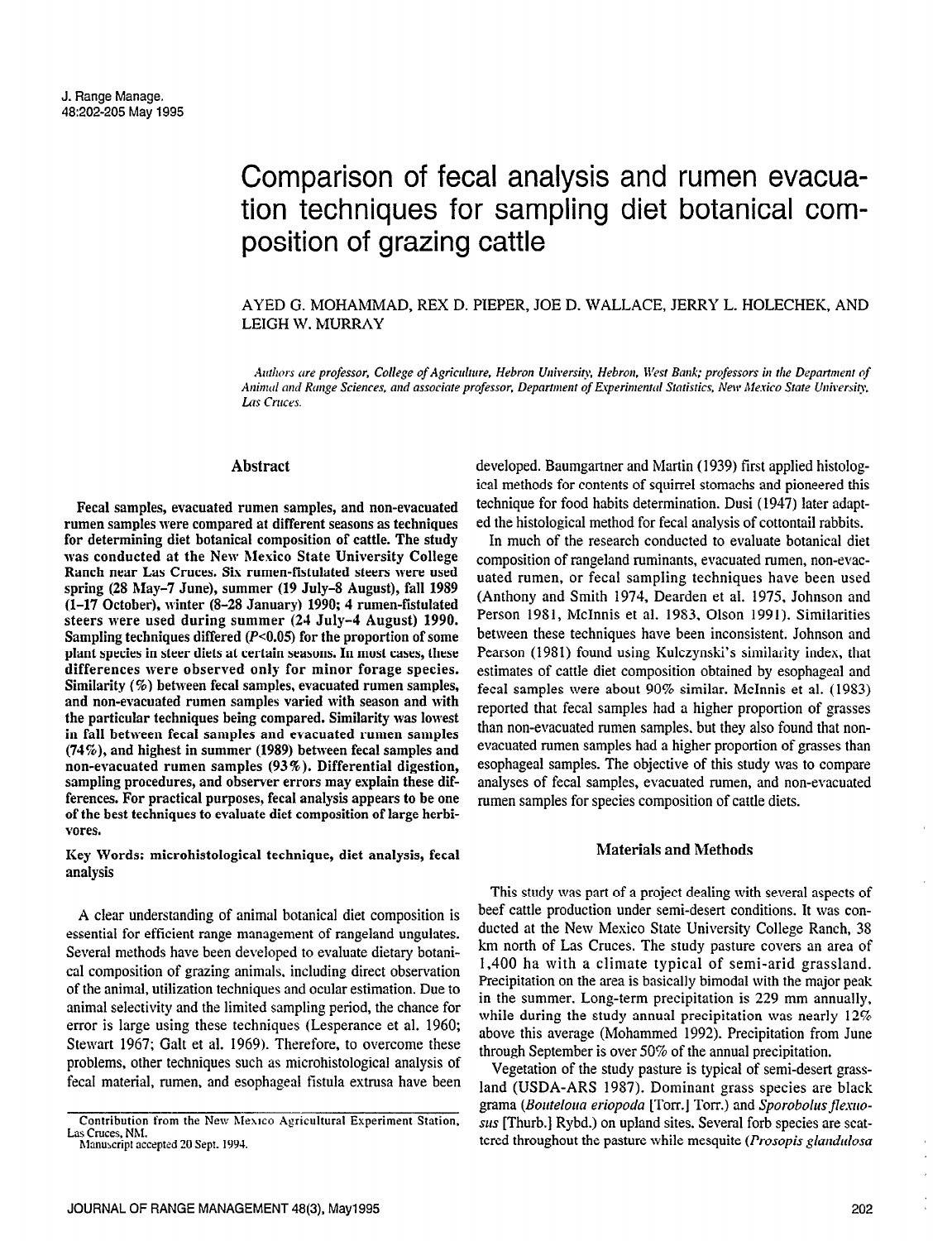Torr.) is the main large shrubby species. Standing crop of grass plastic bags (rumen evacuation samples). All rumen samples varied from a high of  $664 \text{ kg}$  ha<sup>-1</sup> in Fall 1989 to a low of 202 were placed on ice in the field and transferred to a freezer in the during the Summer of 1990 (Mohammad 1992). Forb standing lab where they were processed and analyzed. Fecal samples were crop varied from 220 kg  $\bullet$  ha-<sup>1</sup> to a low of 50. handled in the same manner as the rumen samples.

Six rumen-tistulated crossbred steers (red Angus X [Hereford X Angus]), born in 1988, were used for sample collection during spring (28 May-7 June), and 4 steers during summer (19 July -8 August), fall, 1989 (l-17 October), and winter (8-2s January). Four sample diets were collected from each steer in each seasonal period. The steers were gathered from the pasture at 0800 hours on each of the 4 sampling days and moved to a corral. Rectal grab samples of feces were collected from each steer and placed in separate plastic bags.

For the rumen samples, rumen contents of each steer were evacuated into an individual plastic container and sides of the rumen were cleaned with sponges, as described by Lesperance et al. (1960). A sample of each steer's rumen contents was placed in a separate plastic bag (rumen non-evacuation samples). After evacuation, steers were returned to a representative area in the pasture where they were allowed to graze with the other cattle for 45 minutes, then returned to the corral. These representative areas were locations within the pasture where other cattle (44 head) used in the overall study (Kattning 1991 and King 1991) were grazing. The steers generally grazed with the larger herd before being gathered and during sample collection.

One composite sample was prepared across the 4 sampling days for each steer within each seasonal period. Botanical composition of each steer's diet obtained by fecal, evacuated rumen. and non-evacuated rumen samples was determined using the microhistological technique described by Sparks and Malechek (1968). Training for slide reading and plant identification was carried out according to procedures described by Holechek and Gross (1982a).

Twenty fields in each slide were selected randomly. Species identified by epidermal characteristics in each field were recorded (Sparks and Malechek 196s). To obtain more accurate results, hairs, trichomes, and small particles were disregarded (Holechek and Gross 1982a), and magnification levels of 100 X were used, with 200 X used when the particle characters were unclear (Holechek and Valdez 19S5). Frequency of occurrence of each species was calculated and converted to relative density, which was used as the percentage weight estimate for each species in the diet (Holechek and Gross 19S2b).

Dietary overlap between fecal, evacuated rumen, and non-evacuated rumen samples were obtained by utilizing Kulczynski's similarity index (Oosting 1956).

The ingested samples were removed and placed in individual Statistical analysis was conducted using the Statistical Analysis

Table 1. Botanical composition of steer diets (%) obtained by fecal (F), evacuated rumen (Ev), and non-evacuated (No-Ev) rumen samples during different seasons on semidesert rangeland in southern New hfesico.

| Plant                   |                | Spring 1989      |                | Summer <sub>1989</sub> |                                   |                  | Fall 1989       |                              |                | Winter 1990                          |                         |                 | Summer 1990               |
|-------------------------|----------------|------------------|----------------|------------------------|-----------------------------------|------------------|-----------------|------------------------------|----------------|--------------------------------------|-------------------------|-----------------|---------------------------|
| species                 | F              | Ev               | F              | Ev                     | No-Ev                             | $\mathbf{F}$     | Ev              | $No-Ev$                      | F              | Ev                                   | No-Ev                   | $\mathbf{F}$    | No-Ev                     |
| Grasses                 |                |                  |                |                        |                                   |                  |                 |                              |                |                                      |                         |                 |                           |
| Sporobolus spp.         | 41             | 40               | 30             | 31                     | 28                                | 5ª               | 2 <sup>b</sup>  | 3 <sup>b</sup>               | 3              | 4                                    | 3                       |                 |                           |
| Bouteloua eriopoda      | 4              | 4                | 36             | 39                     | 37                                | 3                | 10              | $\overline{2}$               | 29             | 40                                   | 35                      | 34              | 35                        |
| Aristida spp.           | 8              | 7                | 3              | 5                      | 4                                 | 22               | 15              | $^{22}_{\;\;\;\mathrm{1^b}}$ | 8 <sup>2</sup> | i <sub>b</sub>                       | 6 <sup>2</sup>          | 17 <sup>b</sup> | 24 <sup>3</sup>           |
| Scleropogon brevifolius | ٩              | $\overline{2}$   |                | 2                      | $\overline{2}$                    | 1b               | 3 <sup>a</sup>  |                              |                | 2                                    | 3                       | 6 <sup>3</sup>  | 5 <sup>b</sup>            |
| Erioneuron pulchellum   |                | 3                | 0              | 0                      | $\bf{0}$                          |                  |                 | 3                            |                | 6                                    | 8                       |                 |                           |
| Hilaria mutica          | 0              | $\bf{0}$         | 7 <sup>a</sup> | $T^b$                  | 7 <sup>3</sup>                    |                  |                 | 2                            | 0              | T                                    | 0                       |                 |                           |
| Muhlenbergia arenacia   | $\bf{0}$       | $\bf{0}$         | 1              | ı                      | $\overline{2}$                    | 3                |                 | $\mathbf 2$                  | 3              | 3                                    | $\overline{\mathbf{c}}$ |                 | T                         |
| Total grasses           | 57             | 56               | 78             | 78                     | 79                                | 39               | 34              | 35                           | 49             | 56                                   | 56                      | 65 <sup>b</sup> | $72^a$                    |
| <b>Forbs</b>            |                |                  |                |                        |                                   |                  |                 |                              |                |                                      |                         |                 |                           |
| Croton pottsii          | 18             | 16               | 7              | 6                      | 6                                 | 6                | 5               | 6                            | 5              | 8                                    | 7                       | 6               | 7                         |
| Solanum elaeagnifolium  |                | 1                | $\bf{0}$       | $\bf{0}$               | 0                                 |                  | T               |                              | 3 <sup>a</sup> | $\tilde{T}^b$                        | <sub>I</sub> b          | 3 <sup>a</sup>  | $\mathbf{i}^{\mathbf{b}}$ |
| Lesquerella fendleri    |                | T                | 0              | T                      | 0                                 | 0                | 0               | T                            | 2 <sup>3</sup> | $\overline{\mathbf{r}}^{\mathbf{b}}$ | 1 <sub>p</sub>          | T               | 0                         |
| Sphaeralcea spp.        |                | $\mathbf 0$      |                | T                      |                                   | $\overline{c}$   |                 |                              |                |                                      |                         | 4 <sup>3</sup>  | $\mathbf{T}^{\mathbf{b}}$ |
| Psilostrophe tagetinae  | 4b             | 13 <sup>a</sup>  | $\bf{0}$       | T                      | 0                                 |                  | T               | 3                            | $\theta$       | T                                    | T                       | T               |                           |
| Cassia bauhinoides      |                | 3                | $\tilde{T}^b$  | $2^{\mathbf{a}}$       | $\tilde{\mathbf{T}}^{\mathbf{b}}$ | 6 <sup>ab</sup>  | $\bar{4}$       | ga                           | 0              | 0                                    | 0                       | S               |                           |
| Dalea nana              |                | $\bf{0}$         |                |                        | 0                                 |                  |                 |                              | 0              | Τ                                    | 0                       | 0               |                           |
| Dithyrea wislizenii     |                |                  | 0              | 0                      | 0                                 |                  | T               | T                            | 3              |                                      |                         | Т               |                           |
| Euphorbia spp.          | Û              | 0                | 2 <sub>b</sub> | $T^{\rm c}$            | 3 <sup>a</sup>                    | 17               | 16              | 15                           | $\overline{2}$ |                                      | 2                       | 7               |                           |
| Salsola australis       |                | 0                | 4              | 5                      | 6                                 | $2^{\mathbf{C}}$ | 10 <sup>a</sup> | 5 <sup>b</sup>               | 7              | 5                                    | 4                       | 3               |                           |
| Machaeranthera spp.     | ŋ              | 0                | 0              |                        | T                                 | 4 <sup>3</sup>   | $\frac{1}{2}$   | $4^{\mathbf{a}}$             | T              |                                      |                         |                 |                           |
| Eriogonum trichopes     | 0              | $\bf{0}$         |                |                        | T                                 | T                | T               | T                            | 0              | 0                                    | 0                       | 0               | 0                         |
| Zinnia spp.             | 0              | $\mathbf 0$      | 4              |                        | 3                                 | T                |                 | T                            | $\overline{2}$ | T                                    |                         | 0 <sub>p</sub>  | 1 <sup>2</sup>            |
| Others forbs            | 3              | $\boldsymbol{2}$ | 1              | 1                      | $\mathbf{1}$                      | 7                | 8               | 6                            | 5              | 5                                    | 5                       | $\mathbf T$     | T                         |
| Total forbs             | 35             | 35               | 20             | 21                     | 20                                | 49               | 47              | 53                           | 30             | 22                                   | 23                      | 31 <sup>a</sup> | 25 <sup>b</sup>           |
| <b>Shrubs</b>           |                |                  |                |                        |                                   |                  |                 |                              |                |                                      |                         |                 |                           |
| Yucca elata             | 2              | 2                |                | Т                      |                                   | 4                | 4               | 4                            | 92             | 2 <sup>b</sup>                       | 8 <sup>a</sup>          |                 |                           |
| Ephedra trifurca        |                | 5                |                |                        | T                                 | 7                | 8               | 6                            | 8              | 16                                   | 9                       |                 |                           |
| Prosopis glandulosa     | 2              | 3                |                | T                      |                                   | 2 <sub>b</sub>   | 7 <sup>a</sup>  | 3b                           | 5              | 4                                    | 4                       | 2 <sup>a</sup>  | 1 <sub>p</sub>            |
| Total shrubs            | 8 <sup>3</sup> | 10 <sub>p</sub>  | $\overline{2}$ |                        | $\overline{2}$                    | 12               | 19              | 12                           | 21             | 22                                   | 21                      | 4               | 3                         |

ab- $M$ eans within rows at the same period with different letter differed significantly ( $P > 0.05$ ).

TSpecies identified in trace  $(\langle 1\% \rangle)$  amounts.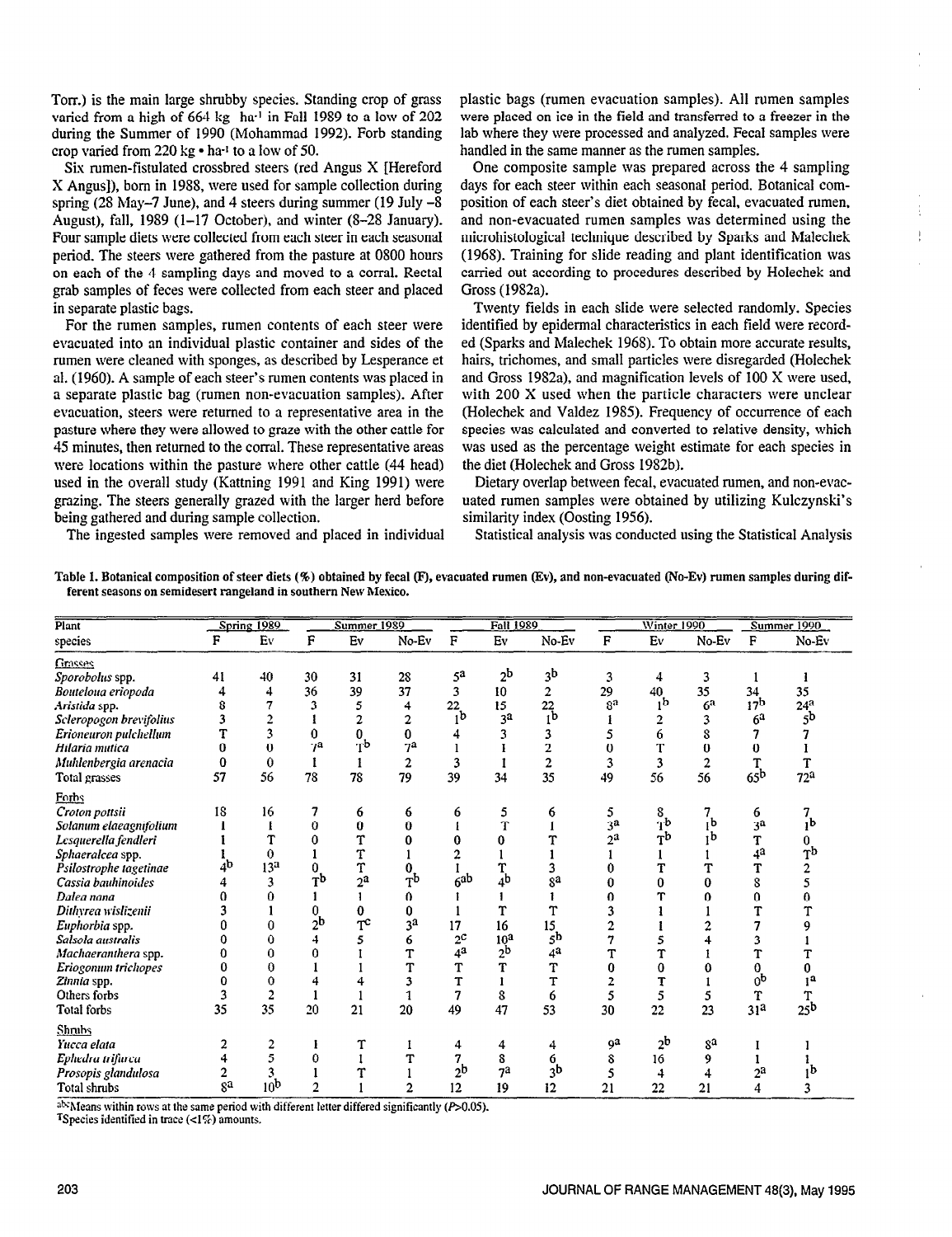System (SAS) procedure (SAS Institute 1985). A randomized complete-block design with steers used as blocks was used to compare fecal, rumen evacuation, and rumen-non-evacuation sampling techniques by period for each plant component (%). Mean separations for sampling techniques using LSD were conducted where analysis of variance detected a significant difference  $(P<0.05)$ .

#### **Results**

Dietary data obtained from fecal samples and evacuated rumen samples during the 1989 spring period differed (P<0.05) only in total shrub content (Table 1). Evacuated rumen samples showed slightly higher total shrub content than fecal samples. The only species estimate that differed  $(P<0.05)$  between the 2 sampling techniques was woolly paper flower (Psilostrophe tagetinae [Nutt.] Rydb.). This species comprised 4% in fecal samples and 13% in evacuated rumen samples.

No differences  $(P>0.05)$  were found between fecal samples, evacuated rumen samples, and non-evacuated rumen samples for any of the forage groups (i.e., grasses, forbs, shrubs) during Summer 1989 (Table 1). At the individual species level, tobosa (Hilaria mutica [Buck1.]), two-leaf senna (Cassia bauhinoides Gray), and spurge (Euphorbia spp.) differed among sampling techniques. Tobosa and spurge were lower and two-leaf senna was higher in evacuated rumen samples than in fecal samples and non-evacuated rumen samples. Only spurge exhibited a smaller proportion  $(P<0.05)$  in fecal samples than in non-evacuated rumen samples. None of the major forage species showed differences ( $P$ >0.05) between fecal samples, evacuated rumen samples, and non-evacuated rumen samples.

In Fall 19S9 five species differed (PcO.05) among fecal samples, evacuated rumen samples, and non-evacuated rumen samples (Table 1). Fecal samples had slightly higher proportions of dropseeds (Sporobolus spp.) than evacuated and non-evacuated rumen samples. Higher proportions of two-leaf senna and aster (Machaeranthera spp.) were identified in non-evacuated rumen samples than by evacuated rumen samples, but no differences samples than by evacuated functions samples, but no differences were detected between fecal samples and the other 2 sampling techniques for these plant species. The proportion of Russian thistle (Salsola australis R. Brown) was highest in evacuated rumen samples and answers. We can also may make the content of the called mediate and lower with the fect samples. Even in the fect samples in the fect of the fect samples. mediate and lowest with the fecal samples. Evacuated rumen samples had a higher proportion of mesquite (Prosopis glandu $losa$  Torr.;  $7\%)$  species than fecal samples and non-evacuated rumen samples, but fecal samples and non-evacuated rumen samples were not different  $(P>0.05)$ .  $\sum_{i=1}^{n}$  Weither the interest (Arison).

In winter  $1990$ , infecawn (*Artshau* spp.) and soaplice yucca (Yucca elata Engelm.) were higher in fecal and non-evacuated rumen samples than in evacuated rumen samples (Table 1). Fecal samples exhibited higher proportions ( $P<0.05$ ) of silverleaf nightshade (Solanum elaeagnifolium Cav.) and fendler's bladderpod (Lesquerella fendleri [Gray] Wats.) than evacuated, and nonevacuated rumen samples.

Fecal samples and non-evacuated rumen samples were different  $(P<0.05)$  in the proportions of total grasses and total forbs during Summer 1990 (Table 1). Fecal samples were lower in total grasses and higher in total forbs than non-evacuated rumen samples.<br>Threeawns and zinnia (Zinnia spp.) had lower proportions

 $(P<0.05)$  in fecal samples than in non-evacuated rumen samples. Burrograss (Scleropogon brevifolius Phil.), silverleaf nightshade, globemallow (*Sphaeralcea* spp.) and mesquite had higher proportions (P<0.05) in fecal samples than non-evacuated rumen samples.

Kulczynski's similarity indices between fecal samples, evacuated rumen samples, and non-evacuated rumen samples are shown in Table 2. The variations depend largely on season and on the techniques being compared. During summer 1989, the similarity was S7%, 93%, and 88% between fecal samples and evacuated rumen samples, between fecal samples and non-evacuated rumen samples, and between evacuated rumen and non-evacuated rumen samples, respectively. In fall, similarity indexes were lower than summer, and there were 74%. 76%, and 76% similarity between fecal samples and evacuated rumen samples, between fecal samples and non-evacuated rumen samples and between evacuated rumen samples and non-evacuated rumen samples, respectively. During winter, similarity indexes between fecal samples and evacuated rumen samples were lower than between fecal sample and non-evacuated rumen samples or between evacuated rumen samples and non-evacuated rumen samples.

Table 2. Diet similarity (5) between fecal, evacuated rumen, and nonevacuated rumen sampling techniques.

|                                   | Sampling techniques |    |                                                                           |  |  |  |  |
|-----------------------------------|---------------------|----|---------------------------------------------------------------------------|--|--|--|--|
| Period                            |                     |    | $F$ vs Ev <sup>1</sup> F vs Non-Ev <sup>1</sup> Ev vs Non-Ev <sup>3</sup> |  |  |  |  |
| 18 May to 7 Jun. 1989 (Spring)    | 88                  |    |                                                                           |  |  |  |  |
| 19 Jul. to 8 Aug 1989 (Summer)    | 87                  | 93 | 88                                                                        |  |  |  |  |
| 1 to 17 Oct 1989 (Fall)           | 74                  | 76 | 76                                                                        |  |  |  |  |
| 8 Jan. 8 to 28 Jan. 1990 (Winter) | 75                  | 84 | 83                                                                        |  |  |  |  |
| 23 Jul. to 4 Aug. 1990 (Summer)   |                     | 84 |                                                                           |  |  |  |  |

<sup>1</sup>Fecal vs evacuated rumen samples.

 $2$ Fecal vs non-evacuated rumen samples.

3Evacuated vs non-evacuated rumen samples.

## Discussion and Conclusions

Differences observed between sampling techniques were mostly among minor forage components. The major reasons for these differences as described by our points. The major reasons for mose differences as described by other workers come be differential. digestion between forage groups (Anderson et al. 1965, McInnis et al. 1983), sampling procedure (Holechek et al. 1984), or observer errors (Holechek et al. 1982). Differential digestion of different forage species is affected mainly by fiber and lignin contents, which depend on plant form and growth stage of the plants. Therefore, similarity indices among sampling techniques varied according to seasons, reflecting the growth stage of different forage species. The similarity between fecal samples and nonevacuated rumen samples was high during summer. At this early period of growth, succulent grasses form the largest components of steer diets. King (1991) found that organic matter disappearance was highest during summer; therefore differential digestion likely had little effect. In fall when grasses are mature, the similarity between fecal samples and non-evacuated rumen samples was lower.  $T_{\text{max}}$  factor that might affect differences between  $T_{\text{max}}$ 

The other factor that might affect differences between fecal